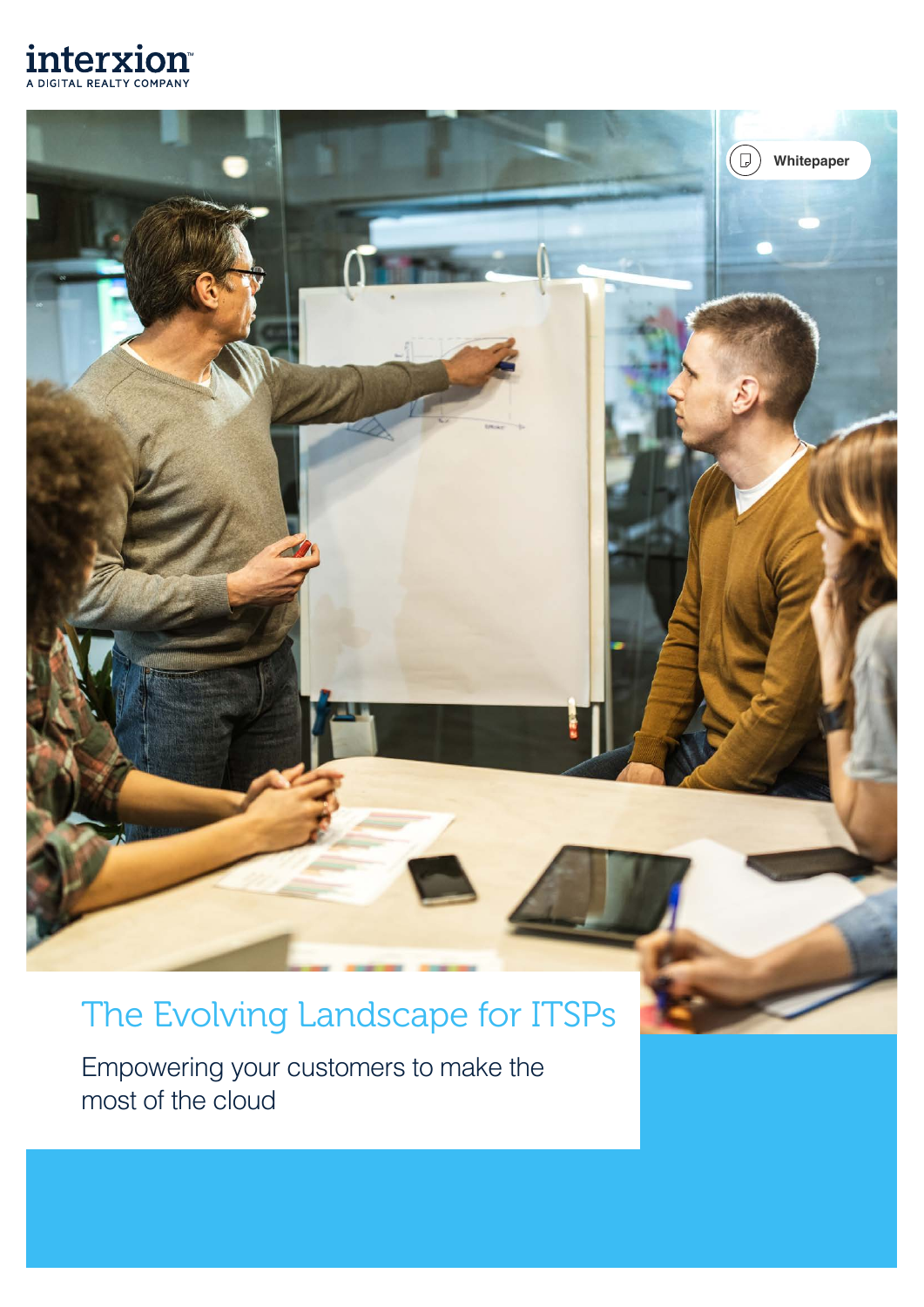

"Today's service providers and system integrators will need to adapt to new demands on their customers' IT environments, including the growing communication between different systems, platforms and users."

### The American Computer Scientist, Alan Kay once wrote, "The only way you can predict the future is to build it."

Cloud computing is now part of our daily lives. From the movies we watch, to the services we use in our personal and working lives, the demand for more cloud computing is likely to grow even further. As we look ahead to life beyond pandemics, enterprises are now in a very different reality. At the beginning of the pandemic, many enterprises adopted cloud computing as a survival measure to maintain connectivity with workers and customers. As a result, we may have potential hidden issues like accidental hybrid IT and inadequately planned cloud adoption within businesses. More and more, enterprises are turning to Managed service providers (MSP) and IT service providers (ITSP) to guide them through the complexity of this new world.

ITSPs and MSPs provide a wealth of services to enterprises to support them on future-proofing their business. They are best placed to provide the infrastructure and technology that will manage future demands.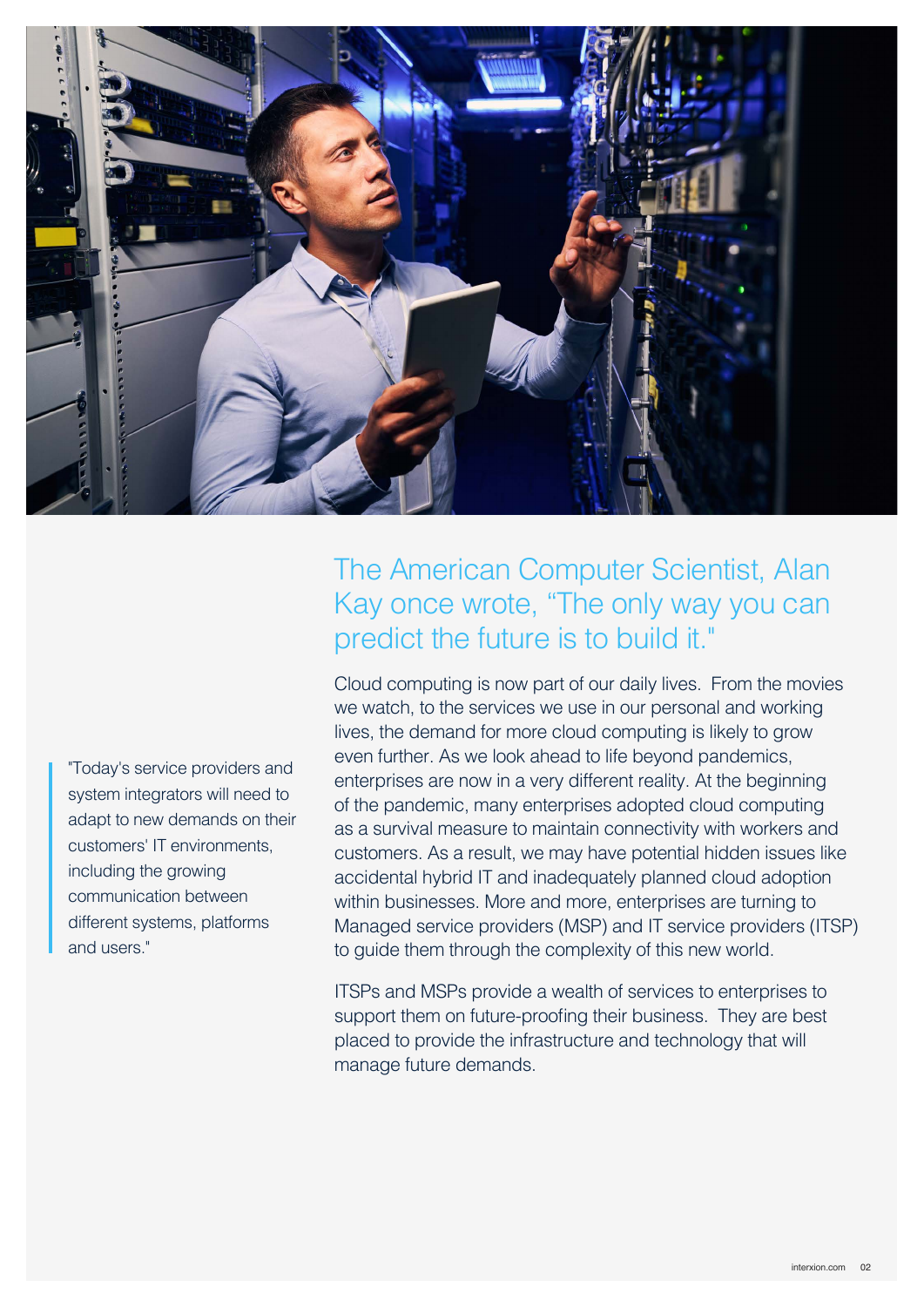#### Re-thinking hybrid cloud for the future

As businesses continue to transform and new systems and services emerge, the operational model faces fresh challenges. Companies have moved on from using just one central on-premises system: most now use a mix of cloud services, legacy systems and third-party solutions working together to form one complex hybrid infrastructure. The challenge now shifts from the maintaining and adapting of one system – to the integration and communication of many.

This is going to put pressure on today's service providers and system integrators who will need to adapt to new and ongoing demands on their customers' IT environments. Simply providing connectivity will not be enough. So, what steps do IT service providers need to consider? Here are five that we would see as critical:

# Infrastructure<br>Certainties

Constant and rapid change is now a guarantee. Today's service providers and system integrators will need to adapt to new demands on their customers' IT environments, including the growing communication between different systems, platforms and users. And with data regulation becoming ever more stringent, everything needs to be fast and safe: you will need to have full control of where data is housed to meet the high expectations of security and performance that your customers, and the regulators, set.

#### O2 Local handling and O5 User<br>
o2 storage O5 accessibility storage

More companies are now using cloud services and hybrid infrastructure to take advantage of more flexible and scalable solutions, but with these advantages new connectivity and security aspects arise. This is particularly relevant for private organisations and public entities handling sensitive data. For these types of customer, data storage is often a crucial factor in choosing their IT infrastructure: they will demand a comprehensive security strategy and the use of qualified partners at all stages of cloud migration – for systems, applications and data.

#### Colocation and cloud

Cloud providers like Microsoft, AWS, Oracle, as well as Google, IBM and many more, offer good security with firewalls and real-time monitoring against intrusion and threats in the public cloud. But for those entities with strict legal requirements for local data storing and processing, this is not enough. Providers have responded to this with locally housed private cloud-based services, where applications are run and stored locally, in-country, alongside any data produced. These neutral and local data centres provide private direct connections to all major cloud providers, built to ensure a fast and secure connection. This stops data transfer taking place, in contrast to standard Internet lines which cannot guarantee the same performance or security.

#### Managing the hybrid environment

Of course, some organisations may not need local data management for all their data and applications: some areas of their operations can often be placed in the public cloud. For organisations using a colocation data centre, IT administration can often be managed using a dedicated interface, where the administrator can easily connect a private connection to one or more cloud providers and manage their Wide Area Networks (WAN) in one place. The hybrids can be optimised in line with load and need, without compromising on safety or performance.

By offering a more flexible environment, hybrid cloud solutions allow organisations to scale, streamline and implement new features more easily. They can improve the management of their resources, offering better control, and now, even organisations subject to strict data-processing rules can benefit from this, using secure data handling from colocation centres and models.